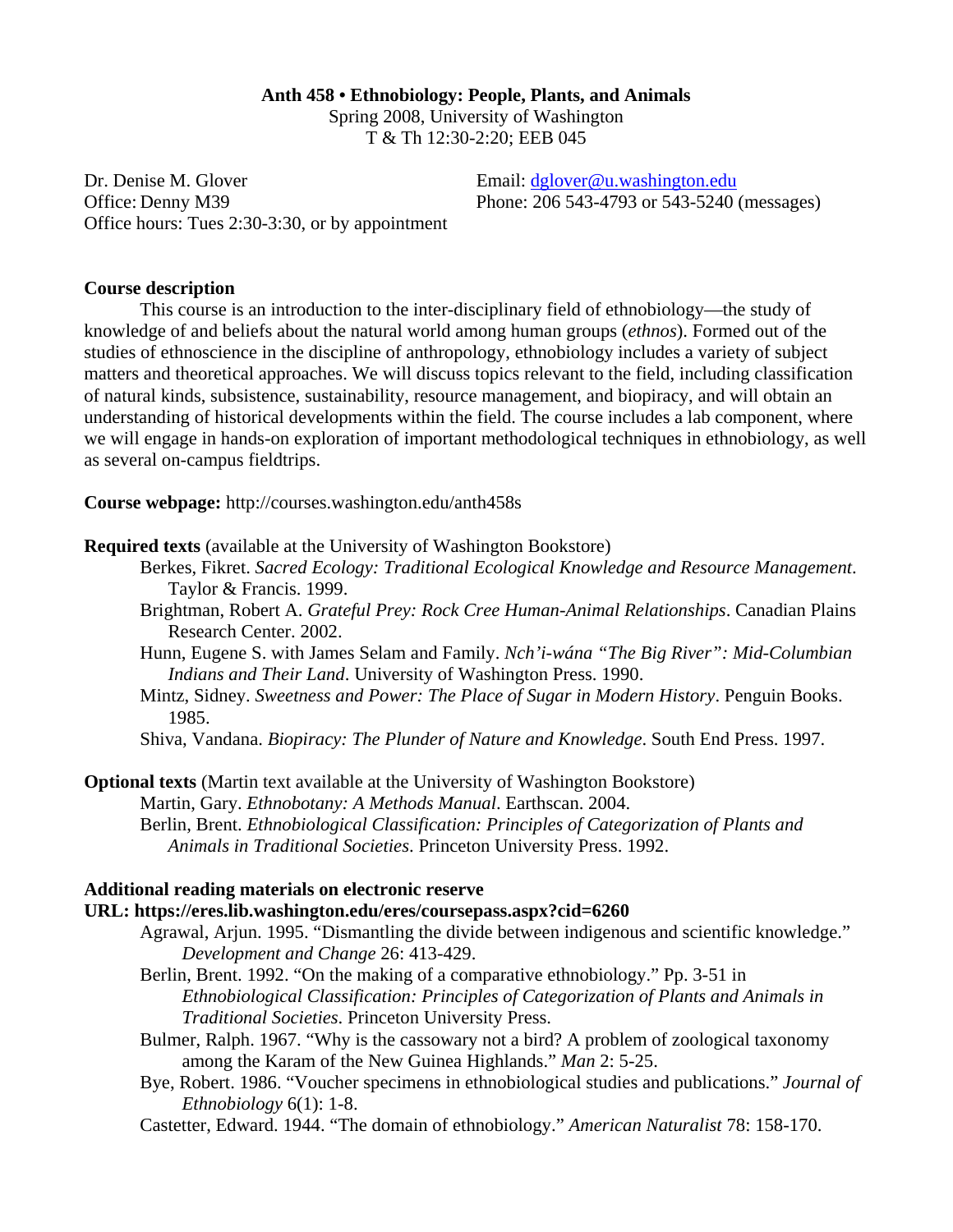Coe, Michael. 1964. "The chinampas of Mexico." *Scientific American* 211(1): 90-98.

- Diamond, Jared. 1966. "Zoological classification system of a primitive people." *Science* 151:1102-1104.
- Dyson-Hudson, Rade and Neville Dyson-Hudson. 1969. "Subsistence herding in Uganda." *Scientific American* 220: 76-84.
- Ellen, Roy. 1999. "Modes of subsistence and ethnobiological knowledge: between extraction and cultivation in Southeast Asia." In Douglas Medin & Scott Atran (eds) *Folkbiology*. MIT Press.
- Ellen, Roy. 1979. "Introductory essay." In Roy Ellen & David Reason (eds) *Classifications in Their Social Context*. Academic Press.
- Hunn, Eugene. 1982 "The utilitarian factor in folk biological classification" *American Anthropologist* 84: 830-847.
- Hunn, Eugene S., Darryll Johnson, Priscilla Russel, and Thomas F. Thornton. 2003. "Huna Tlingit TEK, conservation, and the management of a 'wilderness' park" *Current Anthropology* 44(5): 79-104.
- Iltis, Hugh. 1983 "From teosinte to maize: the catastrophic sexual transmutation." *Science* 222: 886-893.
- Posey, Darrell Addison. 1990. "IPR: What is the position of ethnobiology?" *Journal of Ethnobiology* 10:93-98.
- Salmón, Enrique. 2000. "Kincentric ecology: indigenous perceptions of the human-nature relationship." *Ecological Applications* 10(5): 1327-1332.
- Storm, Linda. 2004. "Prairie fires and earth mounds: the ethnoecology of Upper Chehalis prairies." *Douglasia* 28(3):6-9.
- Smith, Eric Alden & Mark Wishnie. 2000. "Conservation and subsistence in small-scale societies" *Annual Review of Anthropology* 29: 493-524.
- Turner, Nancy, M. B. Ignace and R. Ignace. 2000. "TEK and wisdom of aboriginal peoples in British Columbia." *Ecological Applications* 10(5): 1275-1287.

### **Readings**

You will read on average approximately 200 pages total per week. **It is essential that you keep up with the readings**. You will be expected to have all assigned reading **completed by Tuesday** of each week. If you come to class unprepared it will be a waste of time for your professor, fellow students and yourself. In addition, ten percent of your grade will be based on critical thinking notes of the reading (see below).

### **Grading and Evaluation**

Grades will be based on the following assignments:

| Weekly critical thinking notes $(8$ assignments $@$ 5 points each) | 40 points  |
|--------------------------------------------------------------------|------------|
| Fieldtrip assignments $(2 \t@ 15 \tpoints each)$                   | 30 points  |
| Class participation                                                | 25 points  |
| Mid-term exam                                                      | 100 points |
| Poster (and presentation)                                          | 70 points  |
| Term paper                                                         | 135 points |
|                                                                    |            |

400 points

### **Weekly Critical Thinking Notes**

Each week (except for weeks  $1 \& 10$ ) you will be writing critically engaged notes based on the readings for the week. With these notes, you should actively engage with the readings by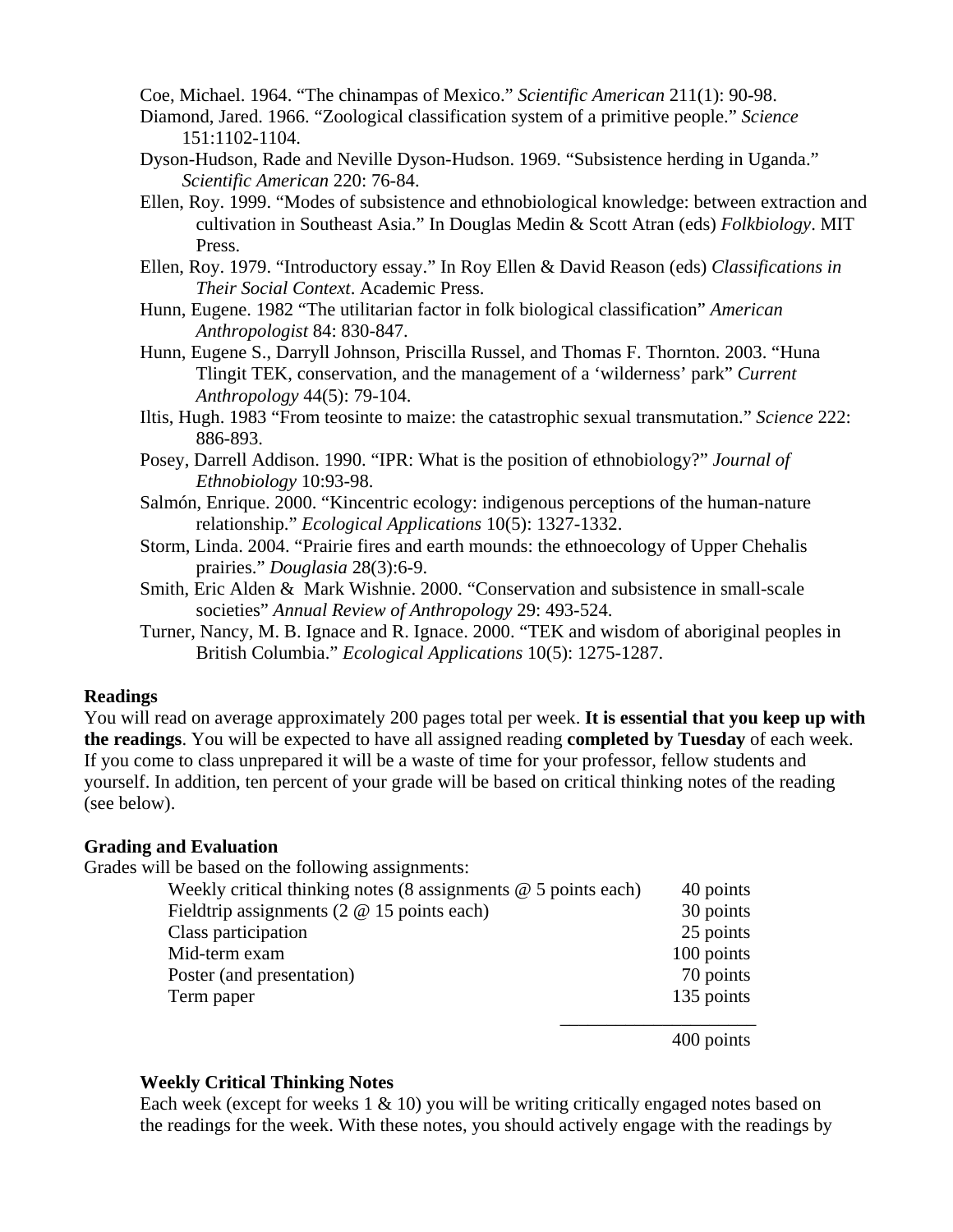asking questions and critically analyzing the positions and arguments of the authors. On Tuesday each week you will hand in your critical thinking notes for that week's reading (late notes will not be accepted; if you miss a day when notes are due you can email them on the due date, to show that you had them completed, but will need to bring a hard copy to the next class meeting). Each entry will be worth 5 points and will be graded on effort and ability to critically analyze the material. Weekly notes should be 2-3 pages (typed, double-spaced) in length and should be organized roughly into an essay format (that is, no stream of consciousness writing!).

# **Fieldtrip Assignments**

There will be several on-campus fieldtrips for the course and short assignments for each trip. These assignments will be designed to keep you focused and engaged during the fieldtrips, and to be reflective about the fieldtrip experience. Two assignments need to be handed in (you decide which two); each will be due the Tuesday after the fieldtrip for which they are written. Late assignments will receive a two-point per day deduction.

# **Class Participation**

 It is important that you participate in class discussions. We will often spend time in small groups discussing the readings before we do so as an entire class. Please be considerate of each other and allow for all voices to be heard equally. Graduate students enrolled in the class will each sign up to lead one 30-minute class discussion for the quarter.

# **Mid-term Exam**

 There will be a short-essay, in-class mid-term exam (May 8). This will require you to synthesize concepts, terminology, and case studies in relation to specific questions. A midterm review sheet will be handed out before the exam for study purposes. Make up exams will only be considered under extenuating circumstances.

# **Poster (and presentation)**

 An important portion of your grade will revolve around the research, production, and presentation of a poster. For this project, you are encouraged to work in teams of 3-5 people. Suggestions of poster topics will be handed out during the second week of the quarter. Part of your grade for this assignment (20 of the total 70 points) will include a written discussion of your role in the poster project, to be handed in after the in-class poster presentation.

# **Term Paper**

A major part of your grade for this course will consist of a 10 page (double-spaced) research paper on a topic chosen in consultation with your professor. Suggestions of research topics will be handed out during the third week of the quarter; a preliminary prospectus for the paper will be due May  $8<sup>th</sup>$  (and will constitute 10 of the total 135 points for the paper). Graduate students enrolled for the class will be expected to write an 18-20 page research paper. Term papers will be due on the first day of finals week (June 9). Late papers will not be accepted.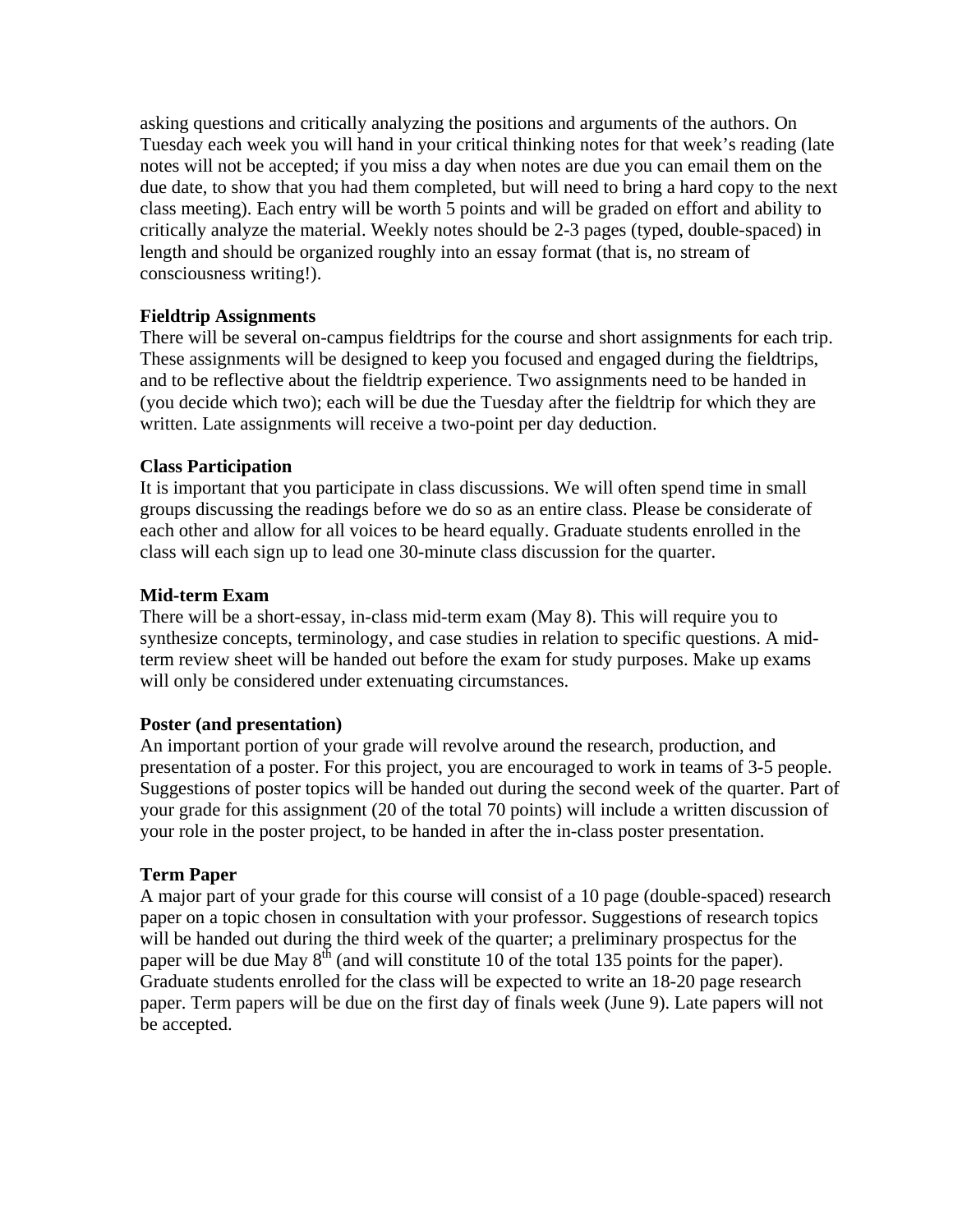### Grade Conversion Chart

|     |      |        |        |     |           |    |     | 1.8 |       | 71 | 284 |
|-----|------|--------|--------|-----|-----------|----|-----|-----|-------|----|-----|
| 4.0 | A-D  | 100%   | 400pts | 2.9 | B         | 83 | 332 | 1.7 |       | 70 | 280 |
| 4.0 |      | 98-100 | 400    | 2.8 |           | 82 | 328 | 1.6 |       | 69 | 276 |
| 3.9 | А    | 97     | 388    | 2.7 |           | 81 | 324 |     | $C-$  | 68 | 272 |
| 3.8 |      | 96     | 384    | 2.6 |           | 80 | 320 | 1.4 |       | 67 | 268 |
| 3.7 |      | 94     | 376    | 2.5 | <b>B-</b> | 79 | 316 | 1.3 |       | 66 | 264 |
| 3.6 |      | 92     | 368    | 2.4 |           | 78 | 312 | 1.2 | D+    | 65 | 260 |
| 3.5 | A-   | 90     | 360    | 2.3 |           | 77 | 308 | 1.1 |       | 64 | 256 |
| 3.4 |      | 89     | 356    | 2.2 | C+        | 76 | 304 | 1.0 |       | 63 | 252 |
| 3.3 |      | 88     | 352    | 2.1 |           | 75 | 300 | 0.9 | D     | 62 | 248 |
| 3.2 | $B+$ | 87     | 348    | 2.0 |           | 74 | 296 | 0.8 |       | 61 | 244 |
| 3.1 |      | 86     | 344    | 1.9 | C         | 73 | 292 | 0.7 | D-    | 60 | 240 |
| 3.0 |      | 85     | 340    |     |           |    |     | 0.6 | E, nc |    |     |

# **Class schedule**

IIIIIIIIIIIIIIIIIIIIIIIIIIIIIIIIIIII

### Week 1: April 1 (**No class April 3—use class time for reading**)

# **Introduction to Ethnobiology**

 Readings: Castetter "The domain of ethnobiology" Turner et al "TEK and wisdom of aboriginal peoples in British Columbia" Hunn & Selam, chpts 1 & 2

### Week 2: April 8 & 10

# **Theoretical & Methodological Approaches**

| Berlin, "On the making of a comparative ethnobiology"              |
|--------------------------------------------------------------------|
| Ellen, "Introductory essay"                                        |
| Agrawal, "Dismantling the divide between indigenous and scientific |
| knowledge"                                                         |
| Brightman, chpt 1                                                  |
|                                                                    |

Labwork: free lists, pile sorts and triads

# Week 3: April 15 & 17

# **Classification & Nomenclature of Natural Kinds**

| Diamond "Zoological classification system of a primitive people" |
|------------------------------------------------------------------|
| Hunn "The utilitarian factor in folk biological classification"  |
| Bulmer "Why is the cassowary not a bird?"                        |
| Hunn & Selam, chpts $3 & 4$                                      |
|                                                                  |

Labwork: MDS, computer analysis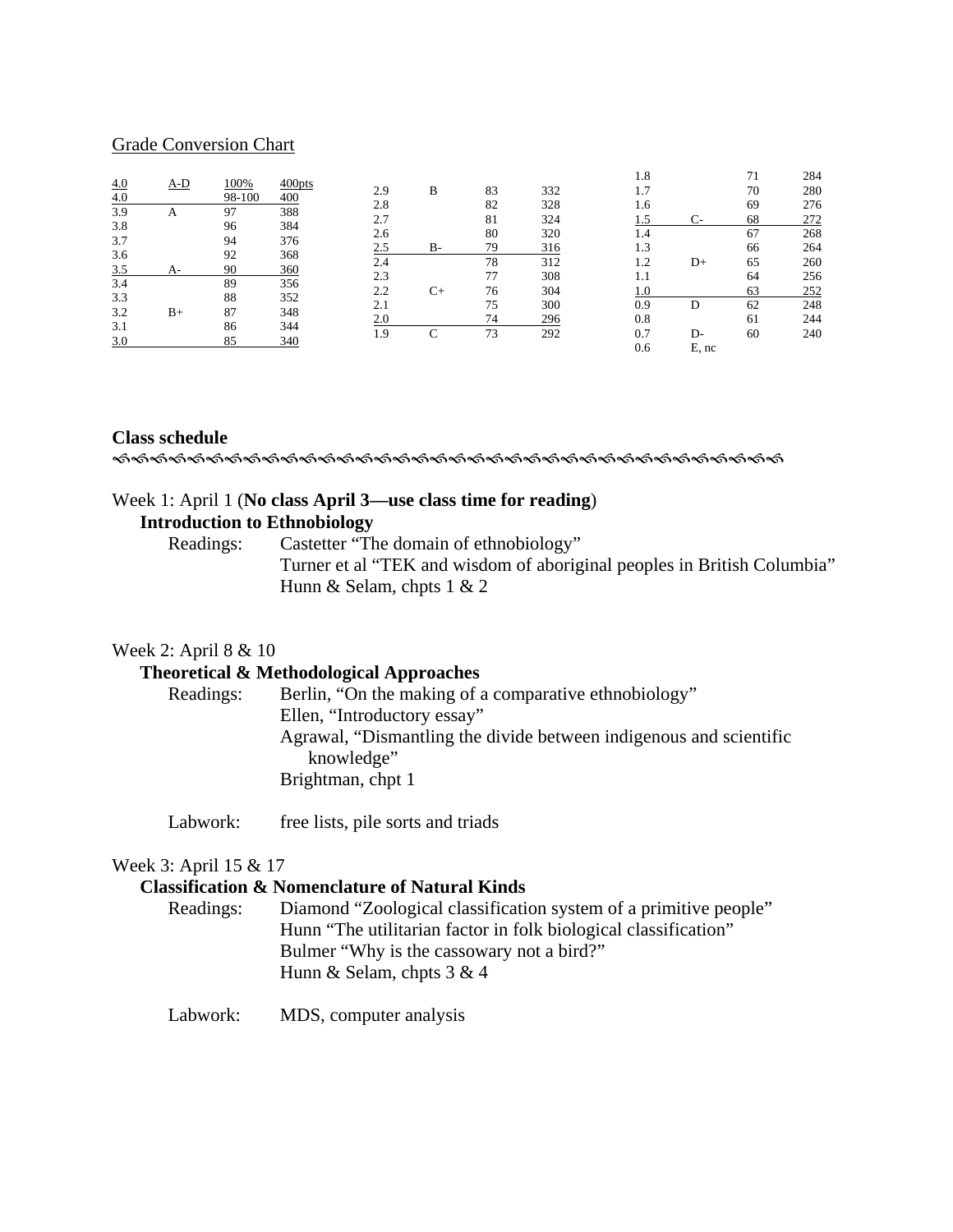#### Week 4: April 22 & 24

### **Environmental Knowledge & Subsistence**

| Readings: | Dyson-Hudson et al "Subsistence herding in Uganda"          |
|-----------|-------------------------------------------------------------|
|           | Ellen, "Modes of subsistence and ethnobiological knowledge" |
|           | Brightman, chpts 2-4                                        |
|           |                                                             |

| Fieldtrip: | Tour of This Place Called Home (Burke Museum) |
|------------|-----------------------------------------------|
| Labwork:   | GIS, Landsat                                  |

### Week 5: April 29 & May 1

# **Plant Domestication**

Readings: Coe, "The chinampas of Mexico" Bye, "Voucher specimens in ethnobiological studies and publications" Mintz, *Sweetness and Power* Optional reading: Iltis, "From teosinte to maize"

Fieldtrip: UW herbarium visit

Lecture of interest: "Contemporary Indigenous Whaling in Canada & the U.S." (7 pm, Walker-Ames Room, Kane Hall)

### Week 6: May 6 & 8

## **Ethnoecology and the Knowledge-Practice-Belief Complex**

| Readings: | Berkes, chpts 1-6            |
|-----------|------------------------------|
|           | Salmón, "Kincentric ecology" |
|           | Brightman, chpts 6 $& 7$     |

### **Mid-term exam (May 8)**

#### Week 7: May 13 & 15

# **Sustainability & Resource Management**

 Readings: Smith & Wishnie "Conservation and subsistence in small-scale societies" Hunn et al "Huna Tlingit TEK, conservation, and the management of a 'wilderness' park" Berkes, chpts 7 & 8

Labwork: plant pressing

#### Week 8: May 20 & 22

#### **More about Plants & Animals**

| Readings: | Balick & Cox (chpts $2 \& 4$ ) |
|-----------|--------------------------------|
|           | Hunn & Selam, chpt $5$         |
|           | Brightman, chpts 9-11          |

Fieldtrip: UW Medicinal Herb Garden tour